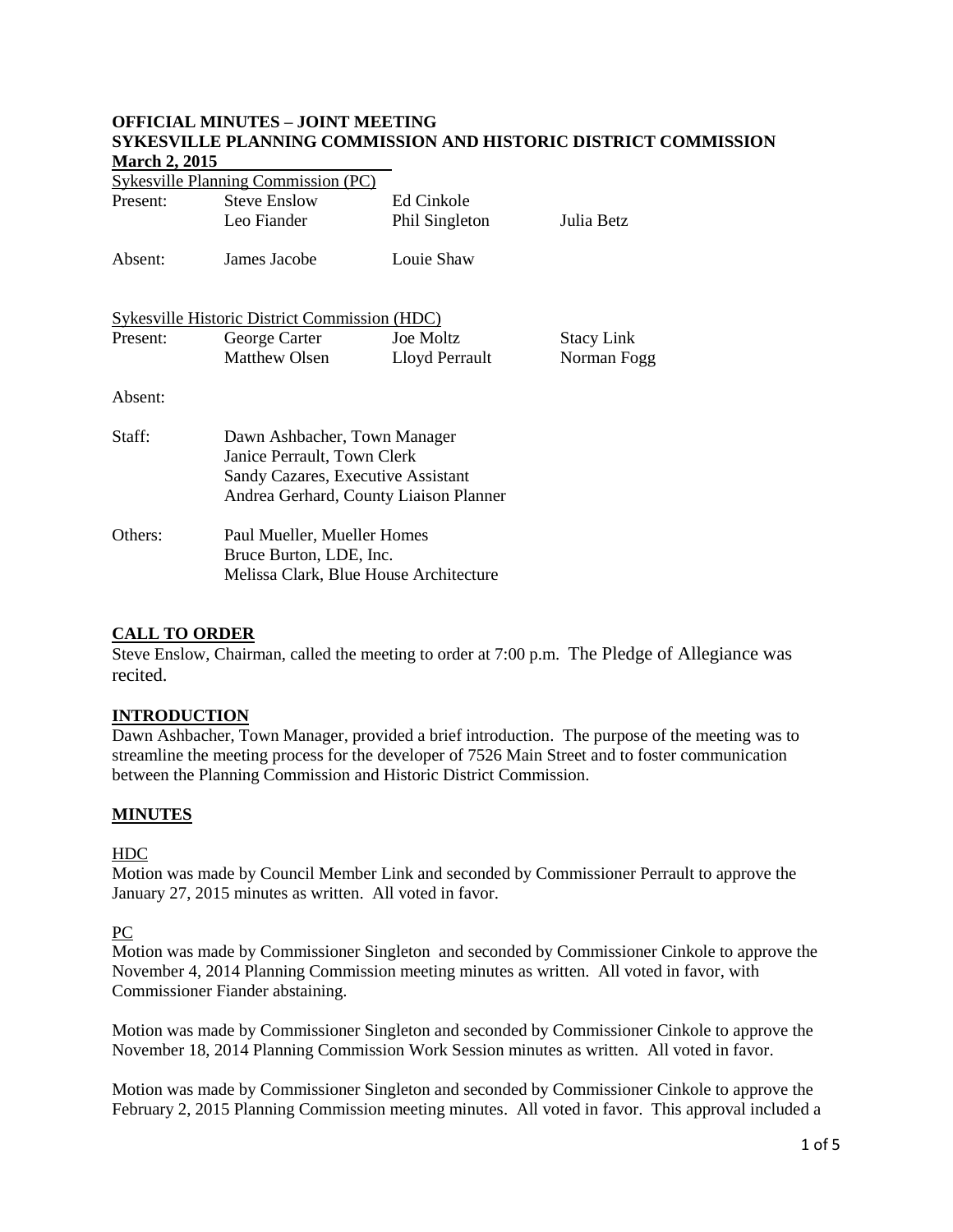one word change in the very last sentence before the Adjournment. The word "to" was removed before "review the Historic..." near the end of the sentence.

## **BUSINESS**

Updates from the County

Andrea Gerhard, County Liaison Planner, provided the Commission with an update on the following County items:

- The County adopted their updated County Master Plan on February 26, 2015.
- The County Water and Sewer Master Plan's final revisions are almost complete. Within the month, it will be sent to Maryland Department of the Environment.

#### HDC Committee Reports

- Gate House Museum Council Member Link reported that the Gate House Museum received membership fees in the amount of \$1,100 and 3 large donations.
- Schoolhouse Commissioner Greenwald announced the construction is ongoing and should be completed over the summer. On March 8, at 1:00 p.m., another book signing will take place at St. Paul's Church since this location will hold more people. Warren and Rosie Dorsey will be in attendance.

#### Fiscal Year 2016 Capital Improvement Plan

An overview of the latest Capital Improvement Plan was discussed. The Planning Commission was asked to review the CIP, ensuring that it is in line with the Town Planning Guidelines.

The following items within the CIP were highlighted:

- The funding includes a request for Town House interior storm windows to improve energy efficiency.
- The discussion provided an overview of which Town roads are being considered as part of the CIP. Town roads are assessed based on age of the road, usage, and condition.
- Cooper Park and Burkett Park were discussed as future park projects.
- The Baldwin's Station roof is listed as a planned project that is being considered. The way that the lease is set up is that the Town is responsible for structural improvements while the tenant is responsible for maintenance.
- The Town hopes to apply for a mini grant for the Gate House Museum to hire a consultant to evaluate the visitor's experience and provide suggestions for accessibility improvements.
- The Historic Colored Schoolhouse's pathway is due to be completed this year. In the future, the Schoolhouse is in need of painting and repairs for rotting wood. The Town has submitted for grants for both the tar and chip pathway and the needed repairs. The Town is awaiting the results of these applications. Even if the grants are not received, the Town feels that these repairs are necessary.
- Shannon Run Stormwater Project (the fishing pond) will be one of the first projects discussed in regards to necessary stormwater improvements. There will be public meetings on this project in the spring.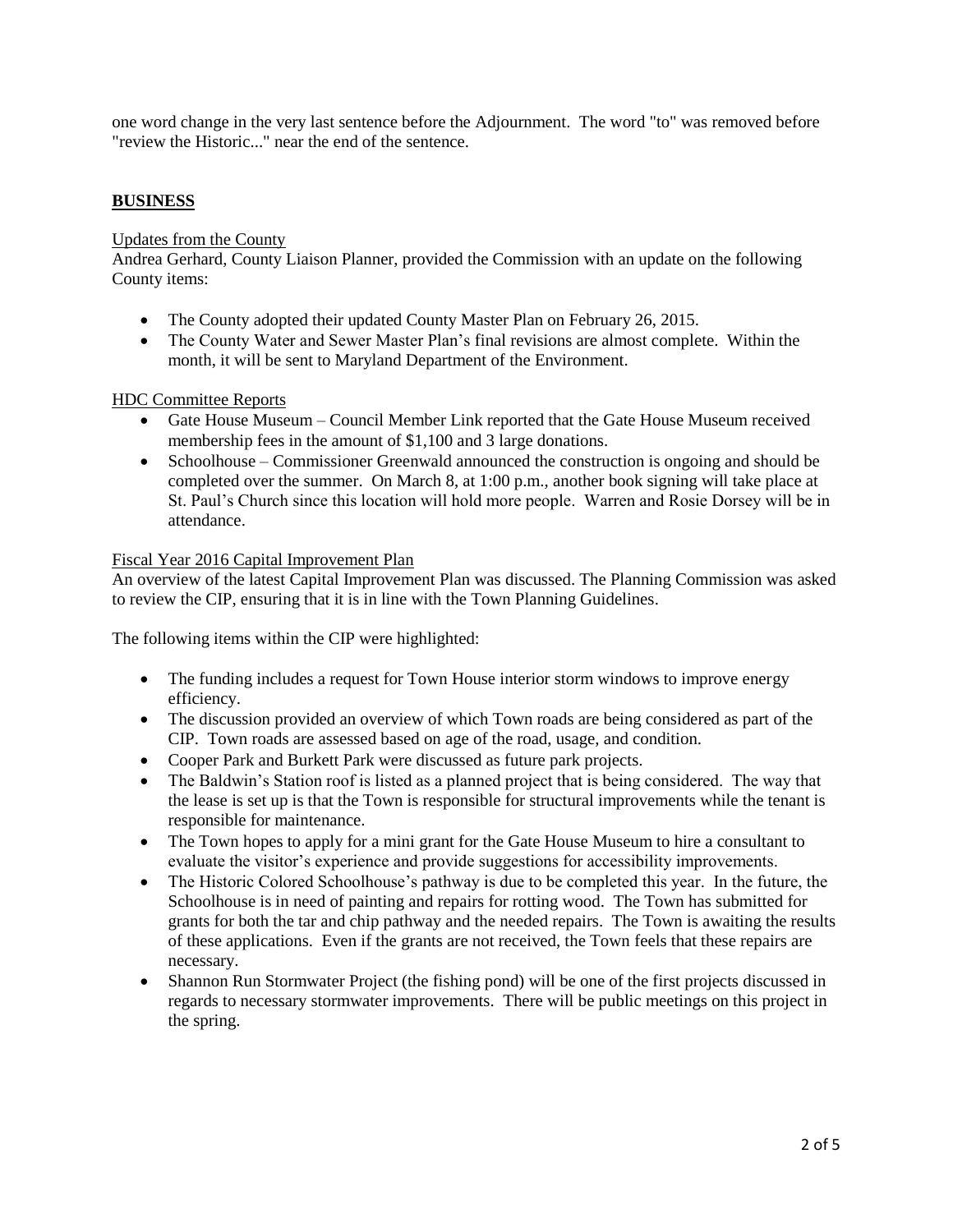MOTION: Commissioner Singleton motioned and Commissioner Cinkole seconded that the Planning Commission recommend presenting the Capital Improvement Plan as is to the Mayor and Town Council. The motion carried unanimously.

#### Updates from the Town

The Town has the property at 7610 Main Street under contract for purchase. The intended use of the property is still to be determined. The Maryland Historical Trust will likely have input.

## HDC Observation of Violations within the Historic District

Chairperson Carter indicated that he has talked to the owner of the French Twist and Market Tavern and they have complied with the removal of the neon open signs. He is still trying to reach the Pottery and Art and True Colors owners to ask them to stop using this type of sign. It was mentioned that Time Warp has been using the sandwich board sign and it takes up the entire sidewalk. Chairperson Carter will talk to the owner of this store to have the sign removed.

Some Commissioners indicated that maybe information should be given to new businesses so that they know what the guidelines are before they spend money on a sign. It was mentioned that the Main Street Association has been working on this idea for welcome packages to include information about signage and the new Economic Development/Main Street Coordinator, will take on this task.

## HDC Review of Applications

#15-01 7526 Main Street – Carriage House II New Construction

The applicant, Paul Mueller was present to discuss the new construction at 7526 Main Street. The Commission was provided plans and an architectural rendition of what the building would look like once completed. Mr. Mueller also provided the pictures indicating the new construction would respect the location, design, materials and other character defining elements of the contributing buildings on Main Street. Mr. Mueller included a narrative of Public Spaces and Landscape Features. As part of the discussion, it was noted the windows will be an aluminum clad window and the exterior of the building will be hardie board siding and brick. Mr. Muller expressed that attached to this property he owns another plat and he would like to take down a total of 3 trees on his property and remove the shed. He mentioned that he came before the Commission before to get approval to remove the rear extension to Jazzbos and he would like an extension of time for this work.

Discussion took place with Mr. Mueller about minimizing the advertising sign dimensions for this new construction. It was agreed that the Historic District Commission will review the final specifications, placement and duration prior to the placement of the sign.

MOTION: A motion was made by Commissioner Olsen and seconded by Commissioner Moltz to approve application #15-01 as submitted and in accordance with the Historic District Guidelines pages 44 through 50. The exterior will be hardie board and brick and the windows will be aluminum clad over wood. The building that is being proposed also complies with the guidelines for setback, scale, proportion, rhythm, massing, height, materials, roof shape, details and ornamentation and color. The three trees were approved to get removed. An extension of time was also approved for the removal of the rear extension to Jazzbos of one year from the date of this meeting (March 2, 2015). All voted in favor.

RECESS: A five minute recess was taken at 8:30 p.m. and the Historic District Commission left the meeting.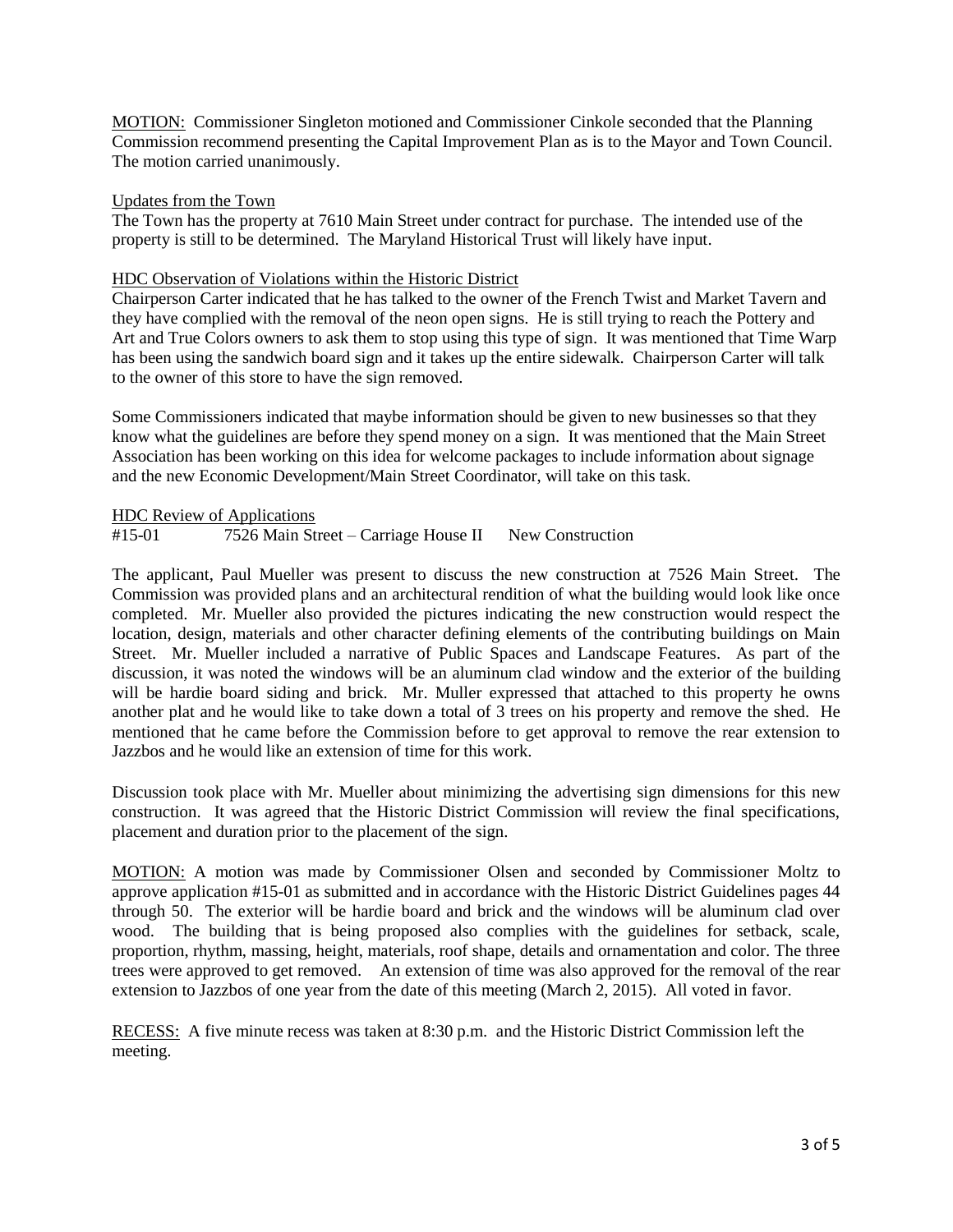### Development of 7526 Main Street—Historic Carriage House II

The developer of 7526 Main Street, Paul Mueller, was present to seek approval for the subdivision plat and entire site plan, which includes a mixed use building and three townhomes along Main Street. Mr. Mueller has plans to complete the mixed use building first, and once that building is completed, he will evaluate market conditions. If market conditions are favorable, he will consider constructing a mixed use building on Main Street instead of townhomes. The building will utilize the same footprint shown, regardless of the use. The parking requirements and design will be different depending on the use.

In regards to the landscaping requirements, and due to the project's small size and lack of suitable planting space, it was proposed, subject to Planning Commission approval, that a detailed landscape plan would be presented to the Planning Commission prior to the issuance of the new project's Use and Occupancy Permit. The proposed plan could include planting areas adjacent to the existing Town parking lot and/or payment of a fee-in-lieu of required on-site planting.

#### *Request for Subdivision plat Approval*

Mr. Burton and Town Engineer, Bob Bond, met previously to discuss the subdivision plat. The stormwater management easement was discussed, particularly how that easement is delineated on the record plat. Mr. Burton shared that one possible solution would be rather than to have separate language in the legend for it, the legend would say "Use in common easement for lots 1-5 and private stormwater management and access easement. For lots 3-5, private use in common, access easement, and private stormwater management and access".

Final Approval of the Subdivision Plan could not be provided by the Planning Commission at this meeting because the Planning Commission must receive written certification of the adequacy of all public facilities required by or serving the proposed subdivision, before approving a subdivision plan. The Town has requested that the County assist in requesting the certification letters. Mr. Burton had previous discussions with Mr. Bond regarding the need to tie in to the state survey control monument coordinates.

Use in common areas (driveways) and future maintenance responsibilities were discussed. This agreement could be listed on the subdivision plat. Mr. Mueller stated that a recorded agreement could be established with each individual property owner, so there would be no basis for the Town to be involved with a possible future disagreement on a use in common driveway. It would be a private property matter.

## *Request for Final Site Plan Approval*

Fence/Retaining Wall – The fence/retaining wall along the rear property line was discussed. Along the rear property line is a retaining wall with a 42" fence. The height of the wall varies from one foot to five feet, depending on grade.

ADA Ramp - The location of the ADA ramp was discussed. According to Mr. Burton, the requirement for accessible parking is met with the existing accessible parking spots for Mr. Mueller's current Main Street building, and some could argue that the proposed accessible parking spot is an "extra" spot. The Planning Commission expressed that they were comfortable with the location of the new accessible parking spot, taking into account the grade of the road and given that the accessible parking spot would be centrally located between the two mixed use buildings. The travel path would essentially